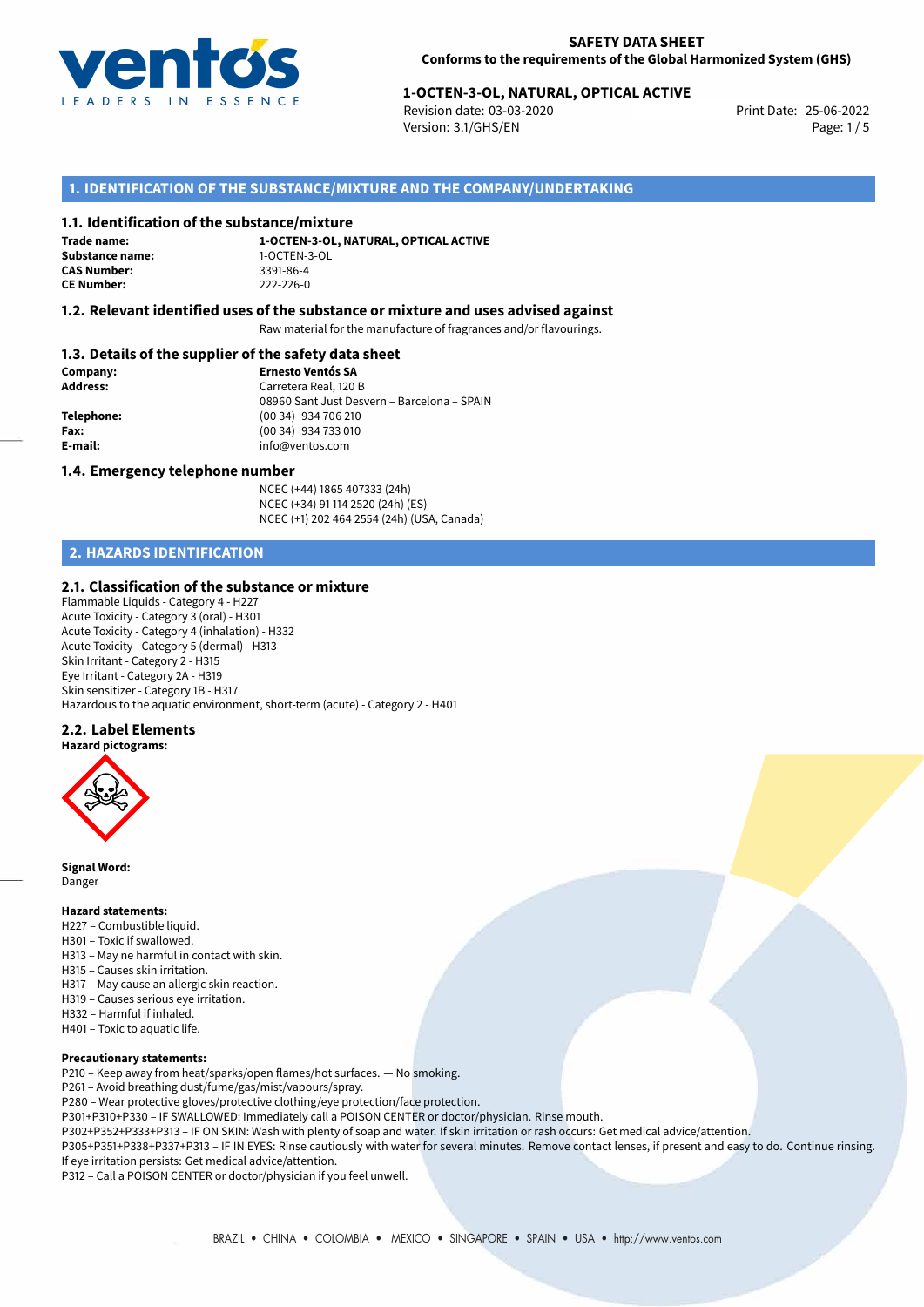

# 25-06-2022 **1-OCTEN-3-OL, NATURAL, OPTICAL ACTIVE**

Revision date: 03-03-2020 Version: 3.1/GHS/EN Page: 2 / 5

# **2.3. Other hazards**

No Information available

# **3. COMPOSITION/INFORMATION ON INGREDIENTS**

# **3.1. Substances**

| 1-OCTEN-3-OL |
|--------------|
| 3391-86-4    |
| 222-226-0    |
|              |

#### **Hazardous constituents:**

| <b>Chemical Name</b> | % (w/w)   | <b>CAS No</b><br><b>EC No</b> | <b>Classification according to GHS</b>                                                                                                                                                                                                                                                                                                                                                 |
|----------------------|-----------|-------------------------------|----------------------------------------------------------------------------------------------------------------------------------------------------------------------------------------------------------------------------------------------------------------------------------------------------------------------------------------------------------------------------------------|
| 1-OCTEN-3-OL         | $\geq$ 50 | 3391-86-4<br>222-226-0        | Flammable Liquids - Category 4 - H227<br>Acute Toxicity - Category 3 (oral) - H301<br>Acute Toxicity - Category 4 (inhalation) - H332<br>Acute Toxicity - Category 5 (dermal) - H313<br>Skin Irritant - Category 2 - H315<br>Eye Irritant - Category 2A - H319<br>Skin sensitizer - Category 1B - H317<br>Hazardous to the aquatic environment, short-term (acute) - Category 2 - H401 |

[See the full text of the hazard statements in section 16.](#page-4-0)

# **3.2. Mixtures**

Not applicable.

# **4. FIRST-AID MEASURES**

# **4.1. Description of necessary first aid measures**

| Ingestion:    | Rinse mouth with water.<br>Obtain medical advice.                                                                                                    |  |
|---------------|------------------------------------------------------------------------------------------------------------------------------------------------------|--|
|               | Keep at rest. Do not induce vomiting.                                                                                                                |  |
| Eye contact:  | In case of contact with eyes, rinse immediately with plenty of water for at least 15 minutes and seek medical advice.                                |  |
| Inhalation:   | Remove person to fresh air and keep at rest.<br>Seek immediate medical advice.                                                                       |  |
| Skin contact: | Take off immediately all contaminated clothing.<br>Thoroughly wash affected skin with soap and water.<br>Seek medical attention if symptoms persist. |  |

### **4.2. Most important symptoms and effects, both acute and delayed**

No information available.

**4.3. Indication of any immediate medical attention and special treatment needed**

No information available.

# **5. FIRE-FIGHTING MEASURES**

# **5.1. Extinguishing Media**

Water spray, carbon dioxide, dry chemical powder or appropriate foam. For safety reasons do not use full water jet.

# **5.2. Special hazards arising from the substance or mixture**

Known or Anticipated Hazardous Products of Combustion: Emits toxic fumes under fire conditions.

# **5.3. Advice for firefighters**

High temperatures can lead to high pressures inside closed containers. Avoid inhalation of vapors that are created. Use appropriate respiratory protection. Do not allow spillage of fire to be poured into drains or watercourses. Wear self-contained breathing apparatus and protective clothing.

# **6. ACCIDENTAL RELEASE MEASURES**

# **6.1. Personal precautions, protective equipment and emergency procedures**

Evacuate surronding areas. Ensure adequate ventilation. Keep unnecessary and unprotected personnel from entering. Do not breathe vapor/spray. Avoid contact with skin and eyes. Information regarding personal protective measures: see section 8.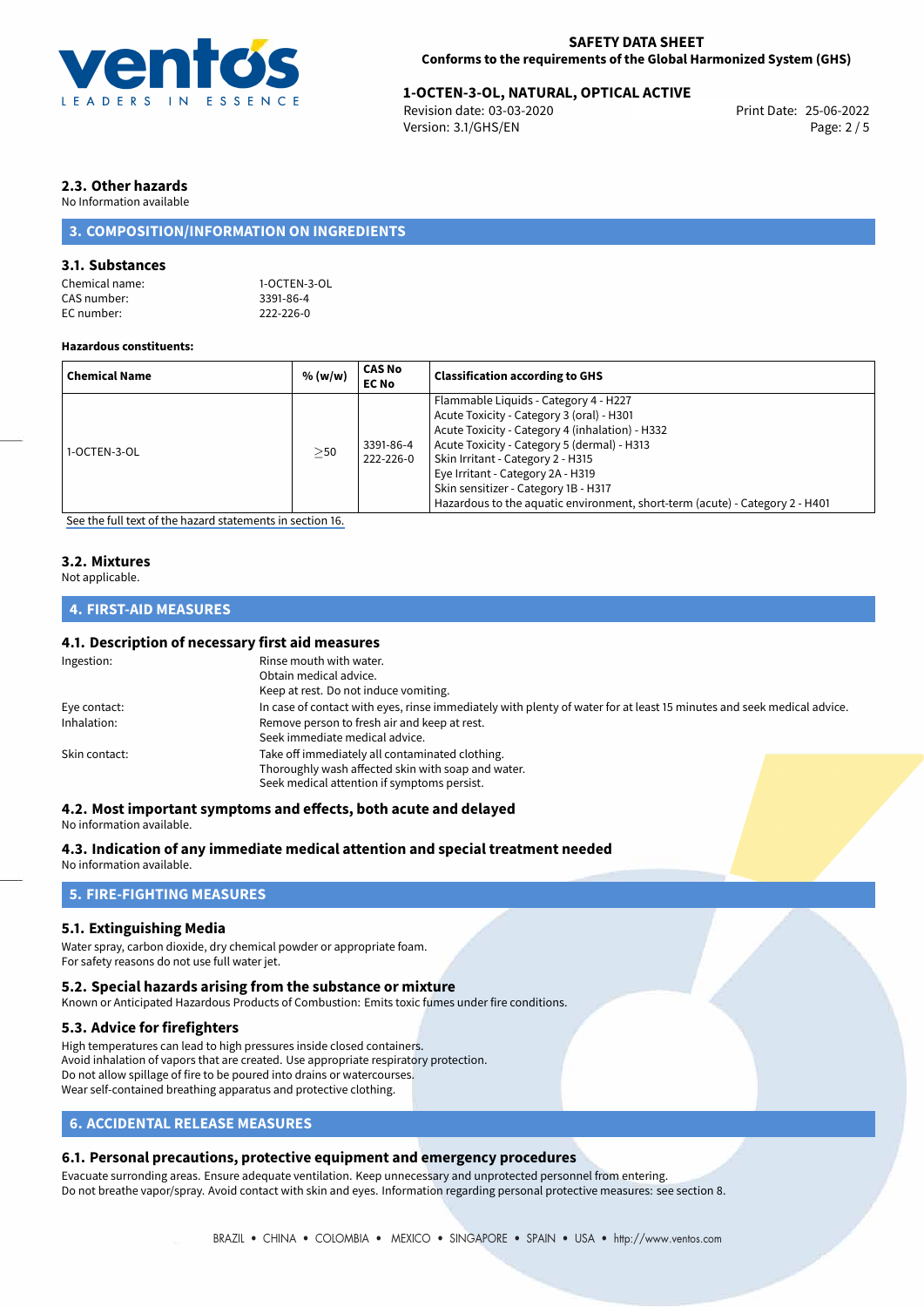

# 25-06-2022 **1-OCTEN-3-OL, NATURAL, OPTICAL ACTIVE**

Revision date: 03-03-2020 Version: 3.1/GHS/EN Page: 3 / 5

# **6.2. Environmental precautions**

To avoid possible contamination of the environment, do not discharge into any drains, surface waters or groundwaters.

## **6.3. Methods and materials for containment and cleaning up**

Cover with an inert, inorganic, non-combustible absorbent material (e.g. dry-lime, sand, soda ash). Place in covered containers using non-sparking tools and transport outdoors. Avoid open flames or sources of ignition (e.g. pilot lights on gas hot water heater). Ventilate area and wash spill site after material pickup is complete.

#### **6.4. Reference to other sections**

Information regarding exposure controls, personal protection and disposal considerations can be found in sections 8 and 13.

## **7. HANDLING AND STORAGE**

## **7.1. Precautions for safe handling**

Do not store or handle this material near food or drinking water. Do not smoke. Avoid contact with the eyes, skin and clothing. Wear protective clothing and use glasses. Observe the rules of safety and hygiene at work. Keep in the original container or an alternative made from a compatible material.

### **7.2. Conditions for safe storage, including any incompatibilities**

Store in tightly closed and preferably full containers in a cool, dry and ventilated area, protected from light. Keep away from sources of ignition (e.g. hot surfaces, sparks, flame and static discharges). Keep away from incompatible materials (see section 10).

# **7.3. Specific end use(s)**

No information available.

# **8. EXPOSURE CONTROLS AND PERSONAL PROTECTION**

## **8.1. Control parameters**

Components with occupational exposure limits: None known.

#### **8.2. Exposure controls**

Measures should be taken to prevent materials from being splashed into the body. Provide adequate ventilation, according to the conditions of use. Use a mechanical exhaust if required.

# **8.3. Individual protection measures, such as personal protective equipment**

| Eye/Face protection:             | Chemical safety goggles are recommended. Wash contaminated goggles before reuse.                                                            |
|----------------------------------|---------------------------------------------------------------------------------------------------------------------------------------------|
| Hand Protection:                 | Chemical-resistant gloves are recommended. Wash contaminated gloves before reuse.                                                           |
| Body protection:                 | Personal protective equipment for the body should be selected based on the task being performed and the risks                               |
|                                  | involved.                                                                                                                                   |
| Respiratory Protection:          | In case of insufficient ventilation, use suitable respiratory equipment.                                                                    |
| Environmental exposure controls: | Emissions from ventilation or process equipment should be checked to ensure they comply with environmental<br>protection legislation.       |
|                                  | In some cases, filters or engineering modifications to the process equipment will be necessary to reduce emissions to<br>acceptable levels. |

# **9. PHYSICAL AND CHEMICAL PROPERTIES**

## **9.1. Information on basic physical and chemical properties**

| Appearance:                         | Liguid               |
|-------------------------------------|----------------------|
| Colour:                             | Conforms to standard |
| Odour:                              | Conforms to standard |
| Odour theshold:                     | Not determined       |
| pH:                                 | Not determined       |
| Melting point/freezing point:       | Not determined       |
| Boling point/boiling range (°C):    | 175                  |
| Flash point:                        | $68^{\circ}$ C       |
| Evaporation rate:                   | Not determined       |
| Flammability:                       | Not determined       |
| Lower flammability/Explosive limit: | Not determined       |
| Upper flammability/Explosive limit: | Not determined       |
| Vapour pressure:                    | Not determined       |
| Vapour Density:                     | Not determined       |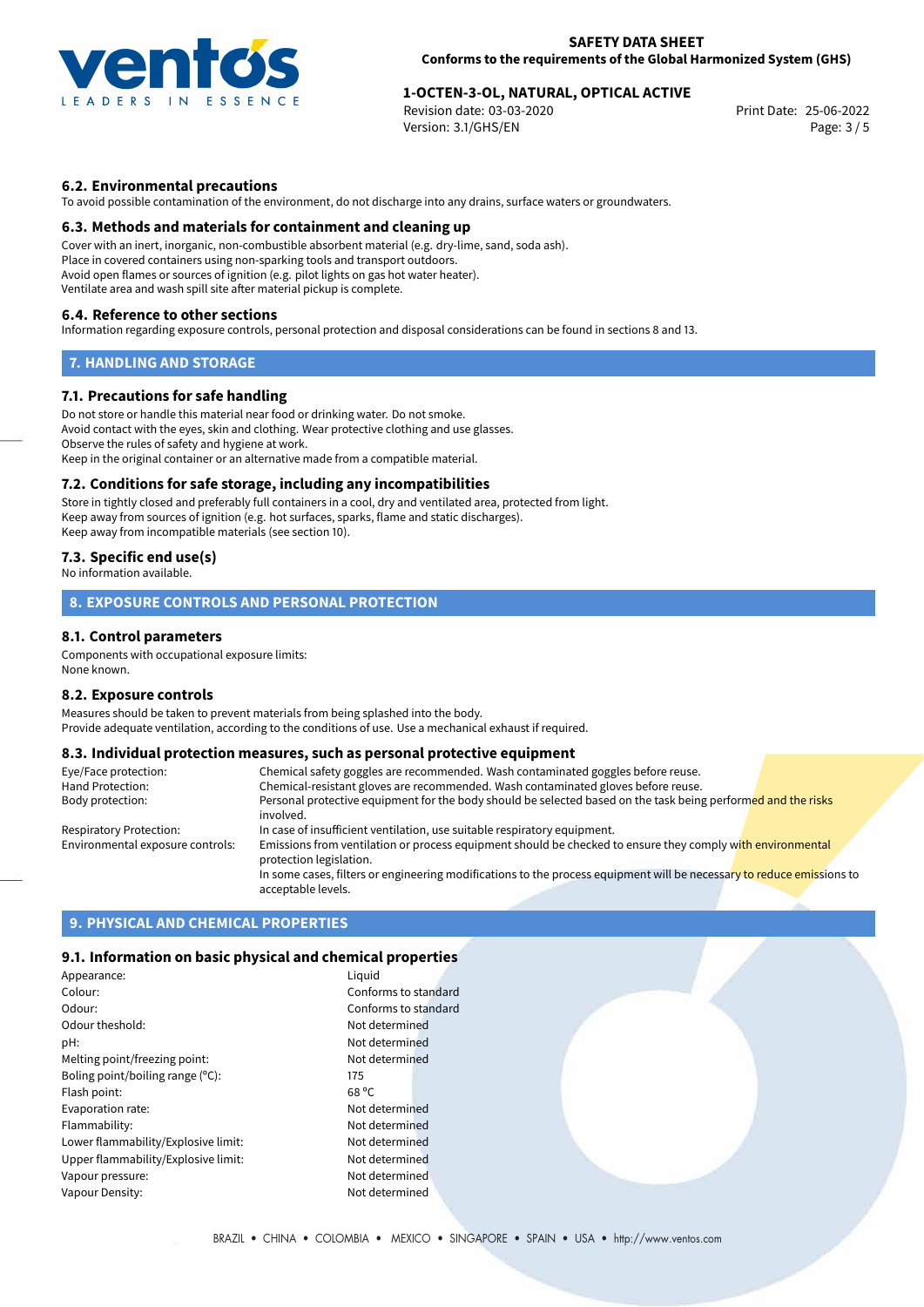

# 25-06-2022 **1-OCTEN-3-OL, NATURAL, OPTICAL ACTIVE**

Revision date: 03-03-2020 Version: 3.1/GHS/EN Page: 4 / 5

- Density: 0,833−0,841 g/mL (20°C)<br>Relative density: 0,833−0,841 (20°C) Relative density: 0,833−0,841 (20°C)<br>Water solubility: 0,833−0,841 (20°C) Solubility in other solvents: 1:1 IN ALCOHOL 95° Partition coefficient n-octanol/water: Not determined Auto-ignition temperature: Not determined Decomposition temperature: Not determined Viscosity, dynamic: Not determined Viscosity, kinematic: Not determined Explosive properties: Not determined Oxidising properties: NONE EXPECTED
	- INSOLUBLE IN WATER

# **10. STABILITY AND REACTIVITY**

## **10.1. Reactivity**

No hazardous reactions if stored and handled as prescribed/indicated.

#### **10.2. Chemical stability**

The product is stable if stored and handled as prescribed/indicated.

#### **10.3. Possibility of hazardous reactions**

No hazardous reactions if stored and handled as prescribed/indicated.

## **10.4. Conditions to Avoid**

Conditions to Avoid: Excessive heat, flame or other ignition sources.

# **10.5. Incompatible materials**

Avoid contact with strong acids and bases and oxidizing agents.

### **10.6. Hazardous decomposition products**

During combustion may form carbon monoxide and unidentified organic compounds.

# **11. TOXICOLOGICAL INFORMATION**

| Acute toxicity                           | Toxic if swallowed. May ne harmful in contact with skin. Harmful if inhaled. |  |
|------------------------------------------|------------------------------------------------------------------------------|--|
| Skin corrosion/irritation                | Causes skin irritation.                                                      |  |
| Serious eye damage/irritation            | Causes serious eye irritation.                                               |  |
| <b>Respiratory or skin sensitisation</b> | May cause an allergic skin reaction.                                         |  |
| Germ cell mutagenicity                   | Based on the data available, the criteria for classification are not met.    |  |
| <b>Carcinogenicity</b>                   | Based on the data available, the criteria for classification are not met.    |  |
| Reproductive toxicity                    | Based on the data available, the criteria for classification are not met.    |  |
| <b>STOT-single exposure</b>              | Based on the data available, the criteria for classification are not met.    |  |
| <b>STOT-repeated exposure</b>            | Based on the data available, the criteria for classification are not met.    |  |
| <b>Aspiration hazard</b>                 | Based on the data available, the criteria for classification are not met.    |  |

# **12. ECOLOGICAL INFORMATION**

### **12.1. Toxicity**

**Assessment:** Toxic to aquatic life. **Experimental/calculated data:** No information available.

#### **12.2. Degradability** No information available.

**12.3. Bioaccumulative potential** No information available.

#### **12.4. Soil mobility** No information available.

# **12.5. Other adverse effects**

See also sections 6, 7, 13 and 15 Do not allow to get into waste water or waterways.